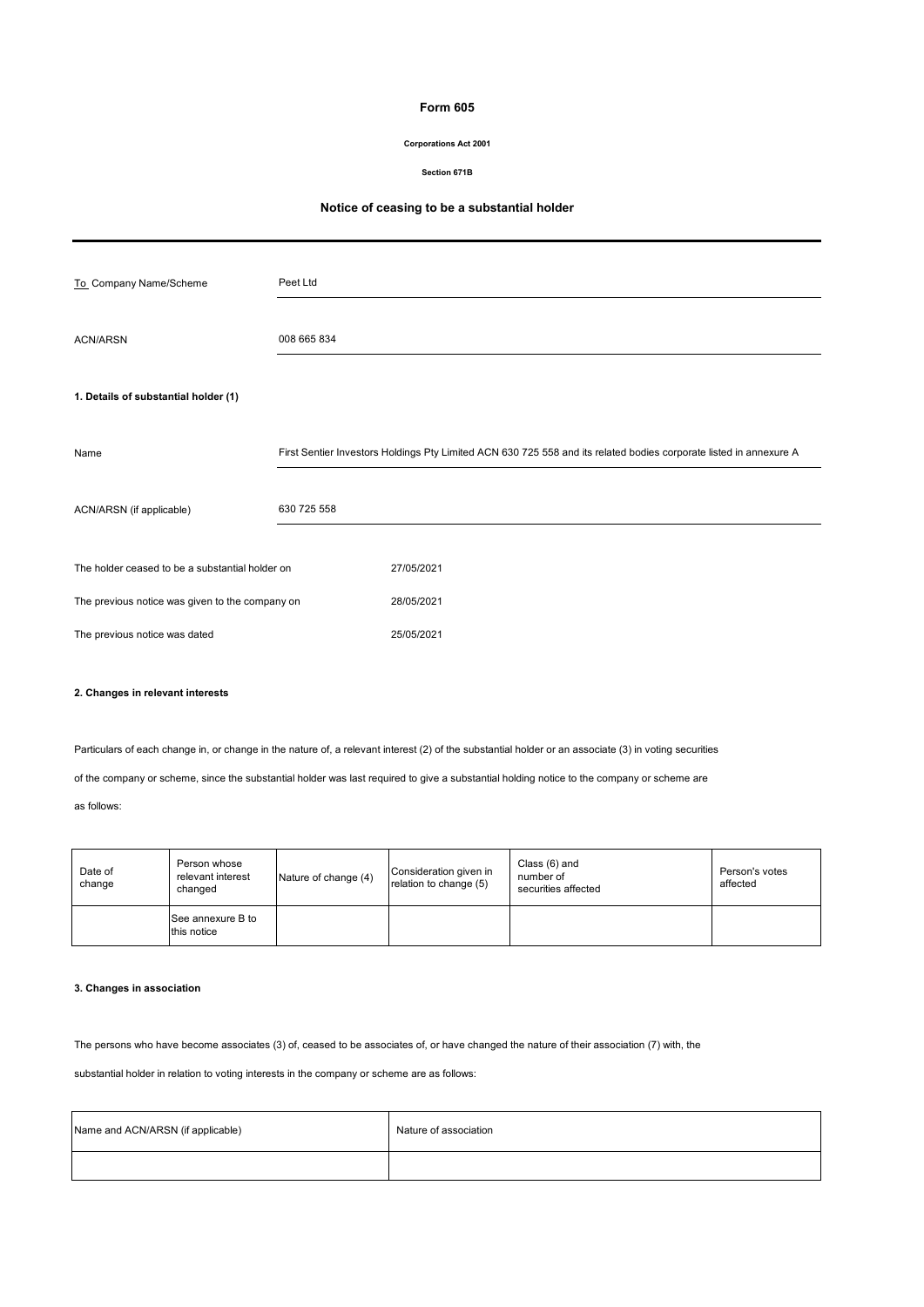### **4. Addresses**

The addresses of persons named in this form are as follows:

| Name                                                       | Address                                                                                                     |
|------------------------------------------------------------|-------------------------------------------------------------------------------------------------------------|
| First Sentier Investors Realindex Pty Ltd ACN 133 312 017  | Level 5, Tower Three International Towers Sydney, 300 Barangaroo Avenue, Barangaroo<br>NSW 2000, Australia  |
| First Sentier Investors (Australia) IM Ltd ACN 114 194 311 | Level 5, Tower Three International Towers Sydney, 300 Barangaroo Avenue, Barangaroo<br>INSW 2000. Australia |
| Mitsubishi UFJ Financial Group                             | 2-7-1, Marunouchi, Chiyoda-ku, Tokyo 100-8330, Japan                                                        |

# **Signature**

| print name | Rachel Lim | capacity | <b>Company Secretary</b> |
|------------|------------|----------|--------------------------|
| sign here  |            | date     | 31/05/2021               |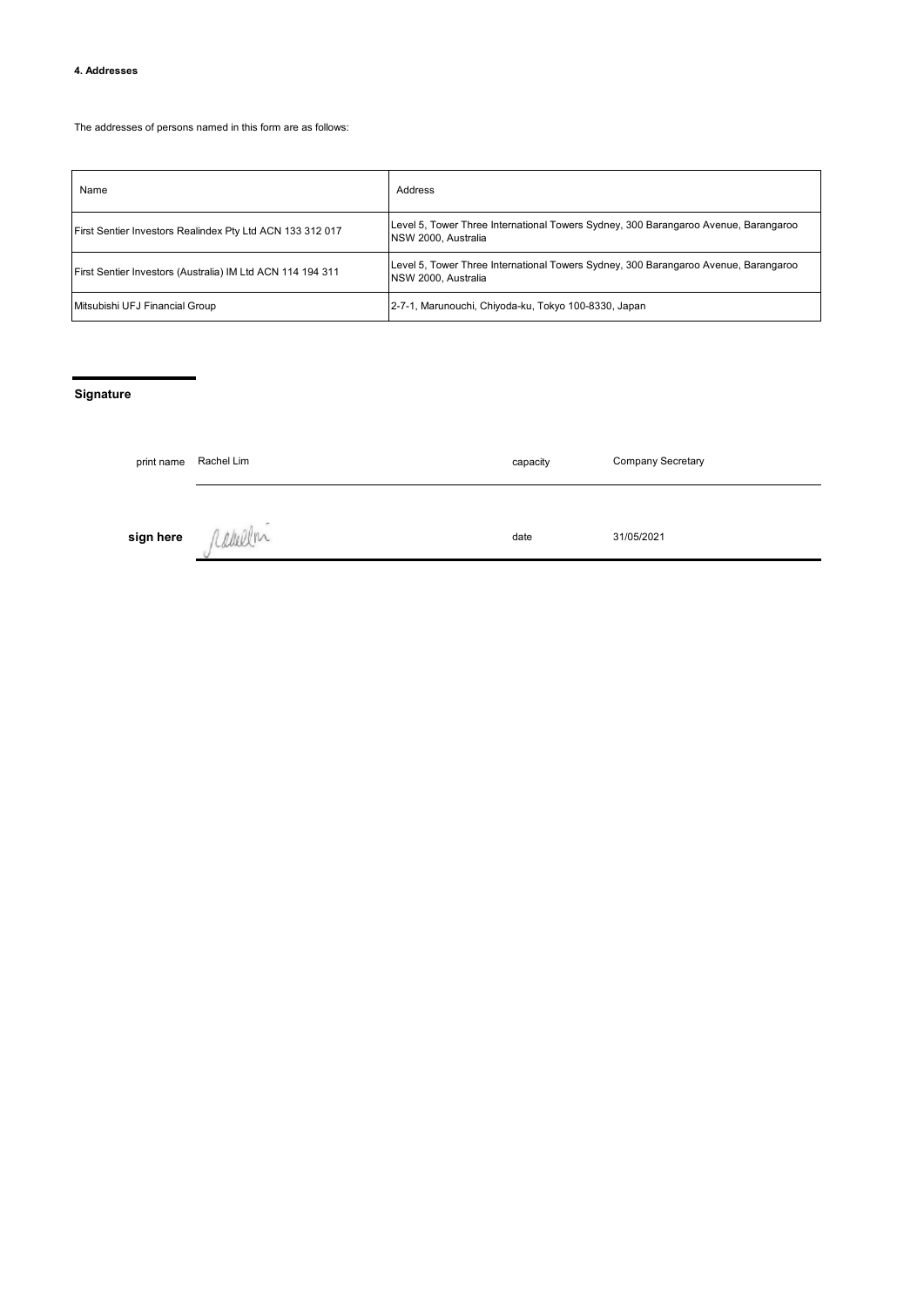#### **Annexure A**

raulen

Rachel Lim

Company Secretary

Dated the 31/05/2021

#### **SCHEDULE**

SI Holdings Limited (Company No. SC109439) Mitsubishi UFJ Financial Group, Inc (Registration No. 0100-01-073486) FSIB LTD (Registration No. 26193) First Sentier Investors (Hong Kong) Nominees Limited (CR NO. 0206615) First Sentier Investors International IM Limited (Company No. SC079063) First Sentier Investors (Singapore) Holdings Limited (Registration No. 199901706Z) First Sentier Investors (Luxembourg) EDIF I MC S.A.R.L (Company No. B128117) Mitsubishi UFJ Trust and Banking Corporation (Registration No. 0100-01-008770) First Sentier Investors (Singapore) (COMPANY NO. 196900420D) First Sentier Investors Europe Holdings Limited (Company No. 03904310) First Sentier Investors (UK) Funds Limited (Company No. 02294743) First Sentier Investors (US) LLC (File Number 546 9442) First Sentier Investors (Hong Kong) Limited (CR No. 0206616) First Sentier Investors (UK) Services Limited (Company No. 03904320) First Sentier Investors (Japan) Limited (Company No. 0104-01-093090) First Sentier Investors (Ireland) Limited (Company No. 629188) First Sentier Investors (Hong Kong) AMC Limited (CR NO. 0580652) First Sentier Investors (Malta) Limited (Company Code C41267) First Sentier Infrastructure Managers (International) Limited (Company No. 298444) First Sentier Investors (UK) IM Limited (Company No. SC047708) First Sentier Investors Realindex Pty Ltd (ACN 133 312 017) First Sentier Investors (Malta) Holdings Limited (Company Code C41260) CFSIM (Company No. 00153197) First Sentier Investors (Luxembourg) EDIF I Feeders MC S.A.R.L (Company No. B134314) First Sentier Investors Asia Holdings Limited (ACN 054 571 701) First Sentier Investors (Luxembourg) EDIF II GP S.Á.R.L (Company No. B204413) First Sentier Investors (Australia) Services Pty Limited (ACN 624 305 595) First Sentier Investors (Australia) RE Ltd (ACN 006 464 428) First Sentier Investors (Australia) IM Ltd (ACN 114 194 311) First Sentier Investors Strategic Investments Pty Limited (ACN 625 765 399) First Sentier Investors (Australia) Infrastructure Holdings Ltd (ACN 085 313 926) First Sentier Investors (Australia) Infrastructure Managers Pty Ltd (ACN 101 384 294)